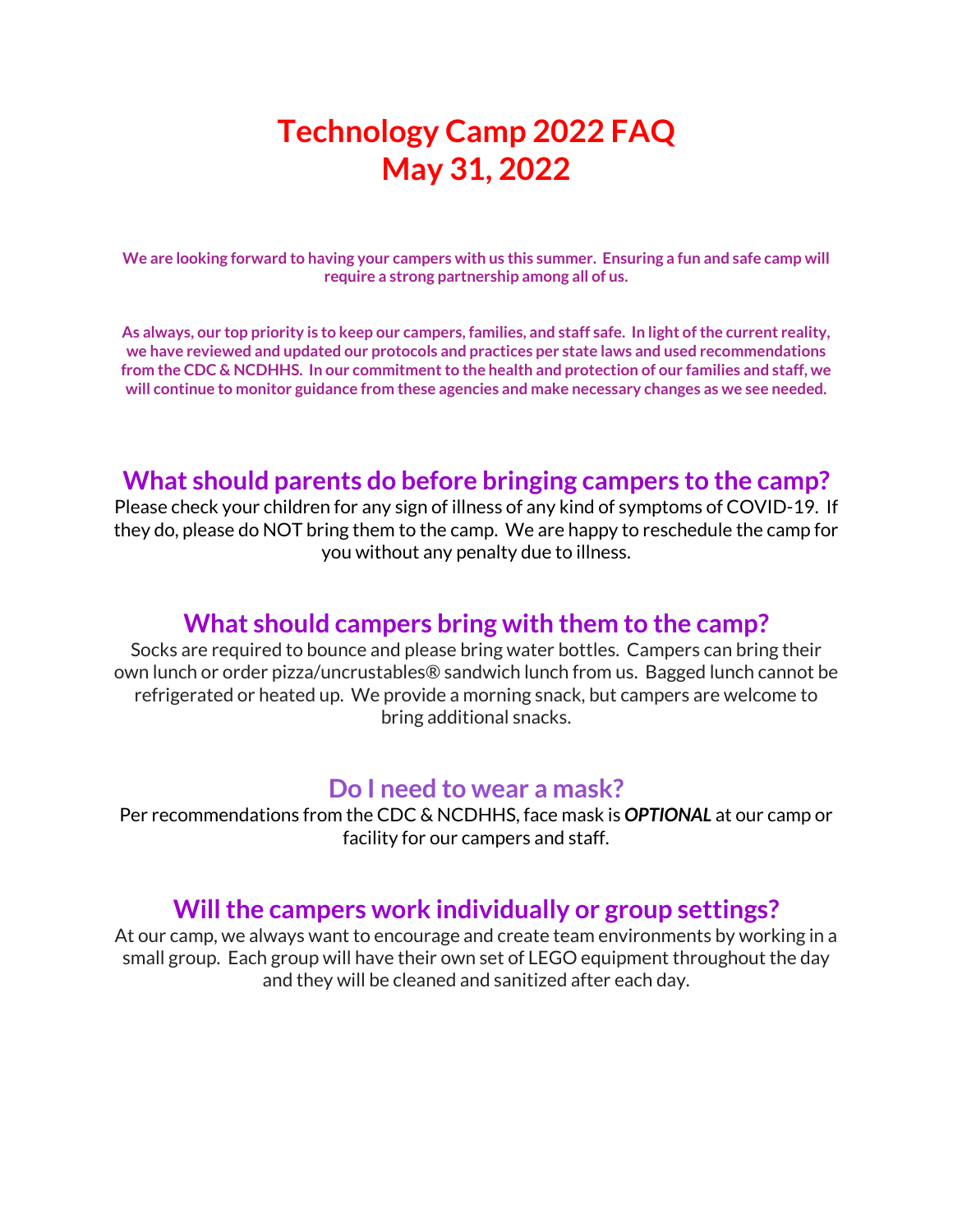### **Can the campers purchase lunch on the same day or snack throughout the day?**

Yes, we can provide pizza or Uncrustables® sandwich lunch for \$5 per day and the campers can purchase drinks/snacks on-site. *Pizza or Uncrustables® sandwich lunch must be placed in advanced via online system or in the morning during drop-off.* Our staff who check in with you during drop off can assist you.

### **Can parents pay for early drop-off or late pick up the same day?**

Yes, however, due to the staff requirement, please notify us by phone or email if you plan to pay and use early drop-off / late pick up service. Our staff who check in with you during drop off can assist you.

### **What else should we know about the camp?**

We want our camps at BounceU to be fun and safe environments for all children. We will be working individually or in small groups during the week on our projects and create team environments. Please talk with your child about social distancing, respecting others and the equipment while here at BounceU. Encourage your child to speak to the staff about any issues they may have while at camp. In order for us be help each camper be successful at camp we need to know about your child. If there is anything we should know regarding your child that would make their camp experience easier or more successful, please take the time to let us know when filling out the registration forms.

## **Are there any waivers I need to sign?**

If you registered online, you likely already signed them. Please use the "Manage Your Account" link on the top right-hand side your receipt and fill out the registration form and waiver needed for your child to attend Camp. If you do not sign it online, you are required to fill out and sign a paper version during drop-off.

### **What are your cleaning procedures?**

Diligence in keeping areas sanitary is, as always, of the utmost importance. Team members receive extensive training on the proper cleaning methods and protocols for every area of our facility. Detailed checklists are utilized for all routine cleanings and our management team enforces that standard are met at all times. We use EPA approved disinfectant for use against SARS-CoV-2. When you visit our location, you may see the following: Extra Sanitizing Stations Placed throughout the facility so guests can wash hands and sanitize between arenas activities and party room. One-time Use Product implementation, such as disposable cups plates and cutlery, which will help reduce person to product contact and add an extra layer of protection.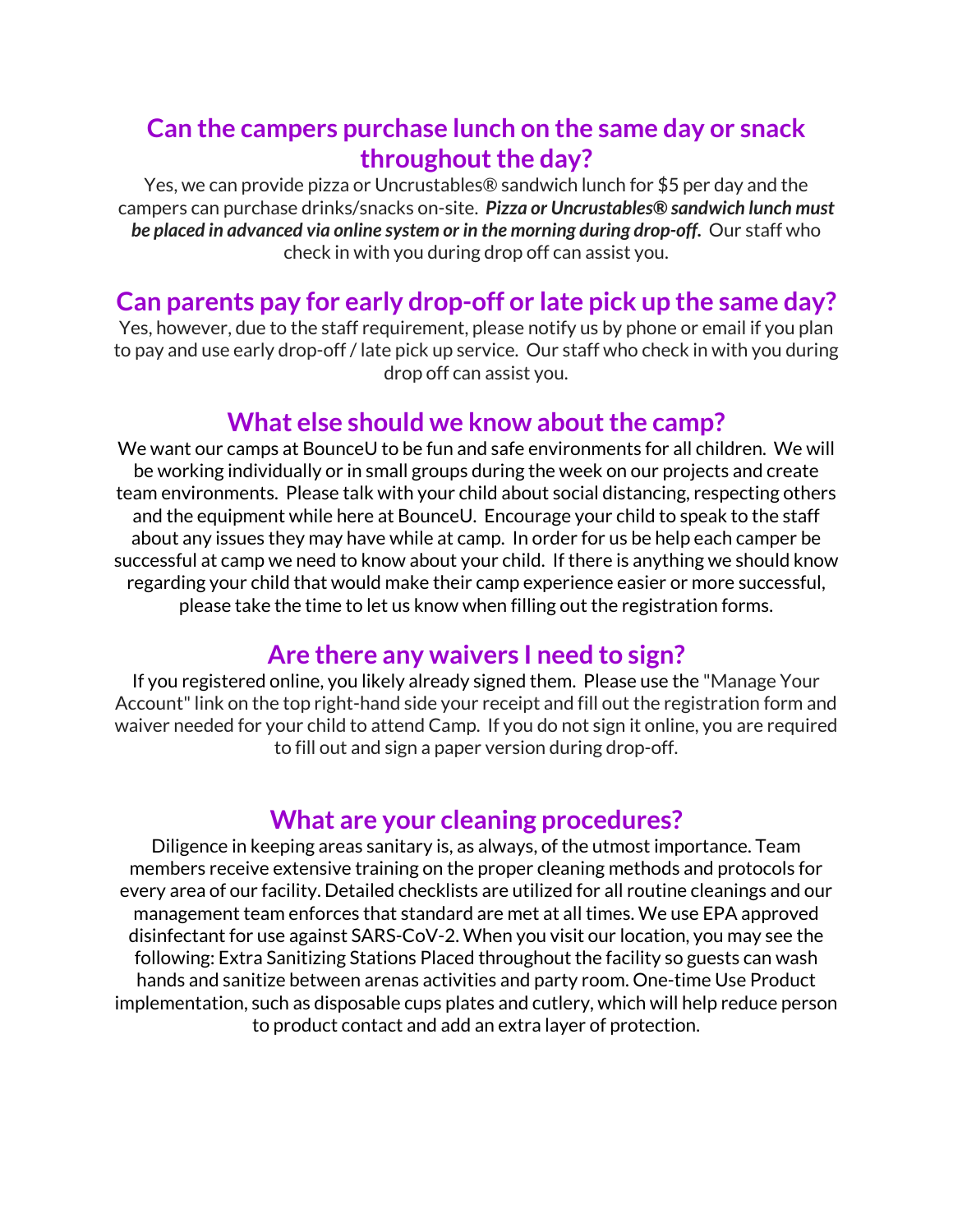## **Camp Schedule**

Our Full Day Camp runs from 9-4pm and the Half Day Camp runs from 9-1pm. If you need care before 9am or after 4pm we offer extend hours starting at 8am and/or ending at 6pm. Please let us know if you need an extra care for the entire week or single days. The cost is \$6.00 per child for Before or After Care or \$12 for both. We will be providing a morning snack for the campers, but if your child would like an extra snack you are welcome to send in additional food for them. You can provide an afternoon snack if your child is Late Pick Up or purchase a Popcorn Snack for \$1.00 from Bounce U. You can also purchase lunch from us:

Pizza lunch: \$5; which includes two slices of pizza, drink and a small snack. Uncrustables® sandwich: \$5; which includes one Uncrustables® sandwich, drink and a cup of apple sauce.

| Sample Daily Schedule: (actual time may vary) |                                                            |
|-----------------------------------------------|------------------------------------------------------------|
| $8:00$ am - $9:00$ am                         | <b>Bounce and Games</b>                                    |
| $9:00$ am - 10:00 am                          | <b>Bounce and Games</b>                                    |
| 10:00 am $-$ 1:00 pm                          | LEGO® Workshop & snacks                                    |
| 01:00 pm $-$ 01:30 pm                         | Lunch                                                      |
| 01:30 pm $-$ 02:30 pm                         | <b>Bounce and Games</b>                                    |
|                                               | 02:30 pm - 04:00 pm   LEGO® Workshop, Challenges, and Play |
| 04:00 pm - 06:00 pm                           | <b>Bounce and Games</b>                                    |

## **Sample daily schedule**

## **Drop off/Pick Up Process**

Our Full Day Camp runs from 9-4pm and the Half Day Camp runs from 9-1pm. If you need care before 9am or after 4pm we offer extend hours starting at 8am and/or ending at 6pm. Due to the staff requirement, please notify us by phone or email if you didn't prepay for extended cares but plan to pay and use early drop-off / late pick up service.

#### *Early Drop-off (8am-9am) – Parking Area A*

With the early drop-off option, you could drop off as early as 8am. Please park at the designated camp drop-off parking and stay in the car when arrive, one of our staff will come to you and check-in your children starting at 8am. If needed, you can purchase lunch/snack/early drop-off/late pick up during this time.

#### **Curbside Drop-off: (available 9am-9:30am) – Parking Area B**

The drop-off time for regular camp hour starts at 9am, and our curbside drop-off will be available beginning at: 9am and running until 9:30am. Please follow the signs park and